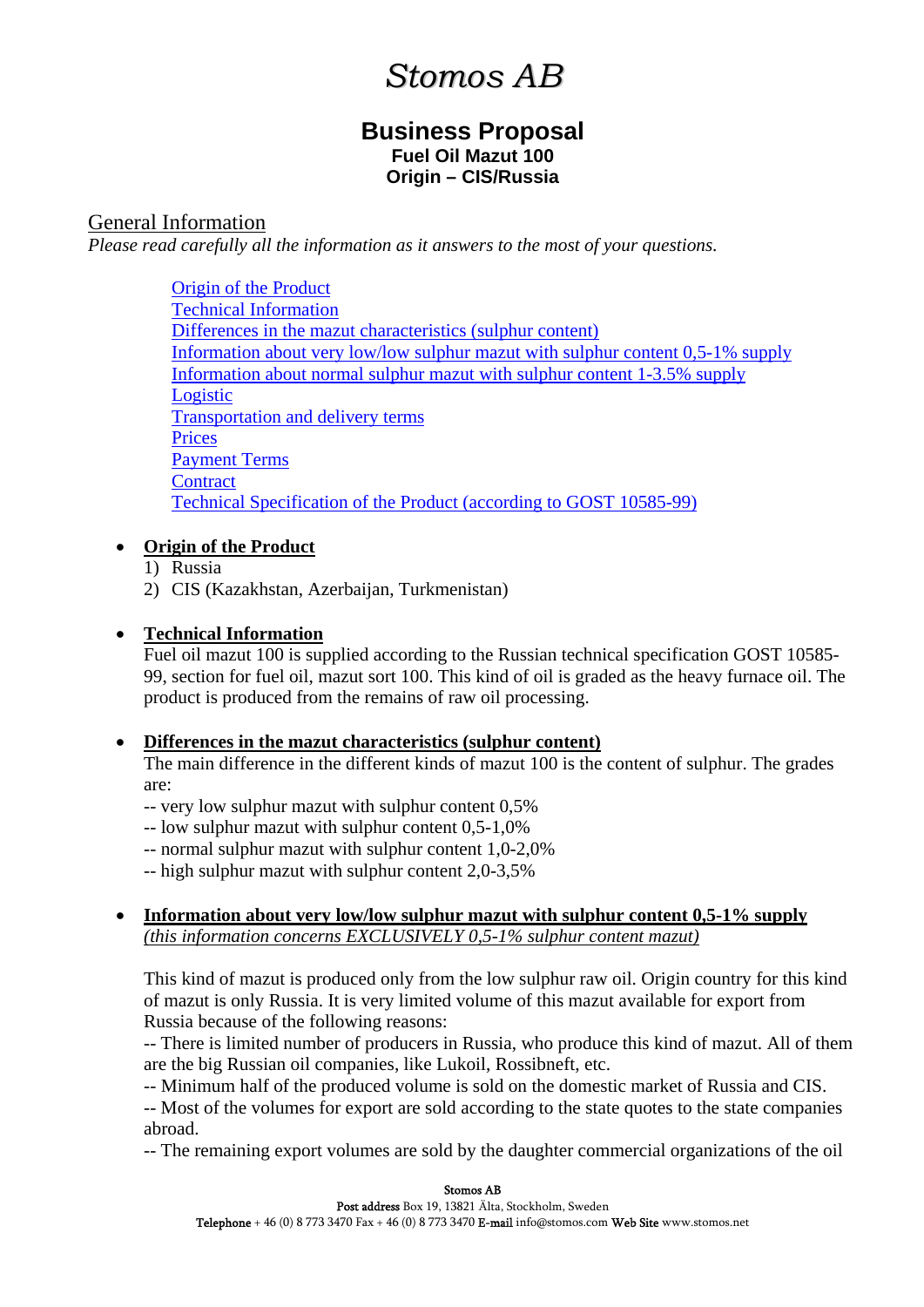# *Stomos AB*

<span id="page-1-0"></span>producers to the highest bidder.

Proceeding from the above, as at the moment the demand exceeds many time the supply on the market, the producers in Russia dictates the terms for the supply. Right now, the universal term for any kind of delivery (either domestic market or for export) to any kind of buyer (either commercial or state firm) from any country is **100% advance payment with product loading at the producer's plant within 21 days after prepayment is registered on the bank account of the producer.** *Please do not try to persuade us to change this term, as it is not in our power. This term is dictated by the producer of the product and it is not negotiable.*  **If you do not like this payment term, we strongly recommend you to turn your attention to the mazut marks with sulphur content 1,0-3,5%.** 

#### • **Information about normal sulphur mazut with sulphur content 1-3.5% supply**

This product can be supplied both from Russia and from CIS countries (Kazakhstan, Azerbaijan, Turkmenistan). Both origins supply according to the Russian GOST 10585-99. The difference between the origins is only in price. The Russian origin mazut has higher price.

# • **Logistic**

Cisterns: 60MT/cistern

Vessel: 25000MT/tanker

Please bare in mind that mazut 100 is considered:

1) heavy oil product, that is dirty oil product, meaning:

a) the order of cisterns for transportation to the transport agent is done 3 weeks in advance; b)most of all storage facilities in the sea ports are reserved for the light oil products; the order of such facilities should be done also in advance.

2) combustible product, meaning: transportation costs are higher than for the usual kind of merchandise not requiring special means of transportation.

# • **Transportation and delivery terms**

1) by railway in cisterns to the border; DAF terms

2) by railway in cisterns to the seaport, then by tanker; CIF terms

• **Prices**

Prices are changing twice per week, on Tuesdays and Thursdays. Please contact us for the quote.

# • **Payment Terms**

**1) very low/low sulphur mazut with sulphur content 0,5-1%, Russian origin**  100% advance payment for each separate shipment party.

**2) normal sulphur mazut with sulphur content 1-3,5%, Russian origin/CIS origin** L/C; irrevocable, transferable, dividable, confirmed

# • **Contract**

Stomos AB is the supplier of the product. The delivery contract is signed with Stomos AB. Upon request a draft of the standard delivery contract will be send to you.